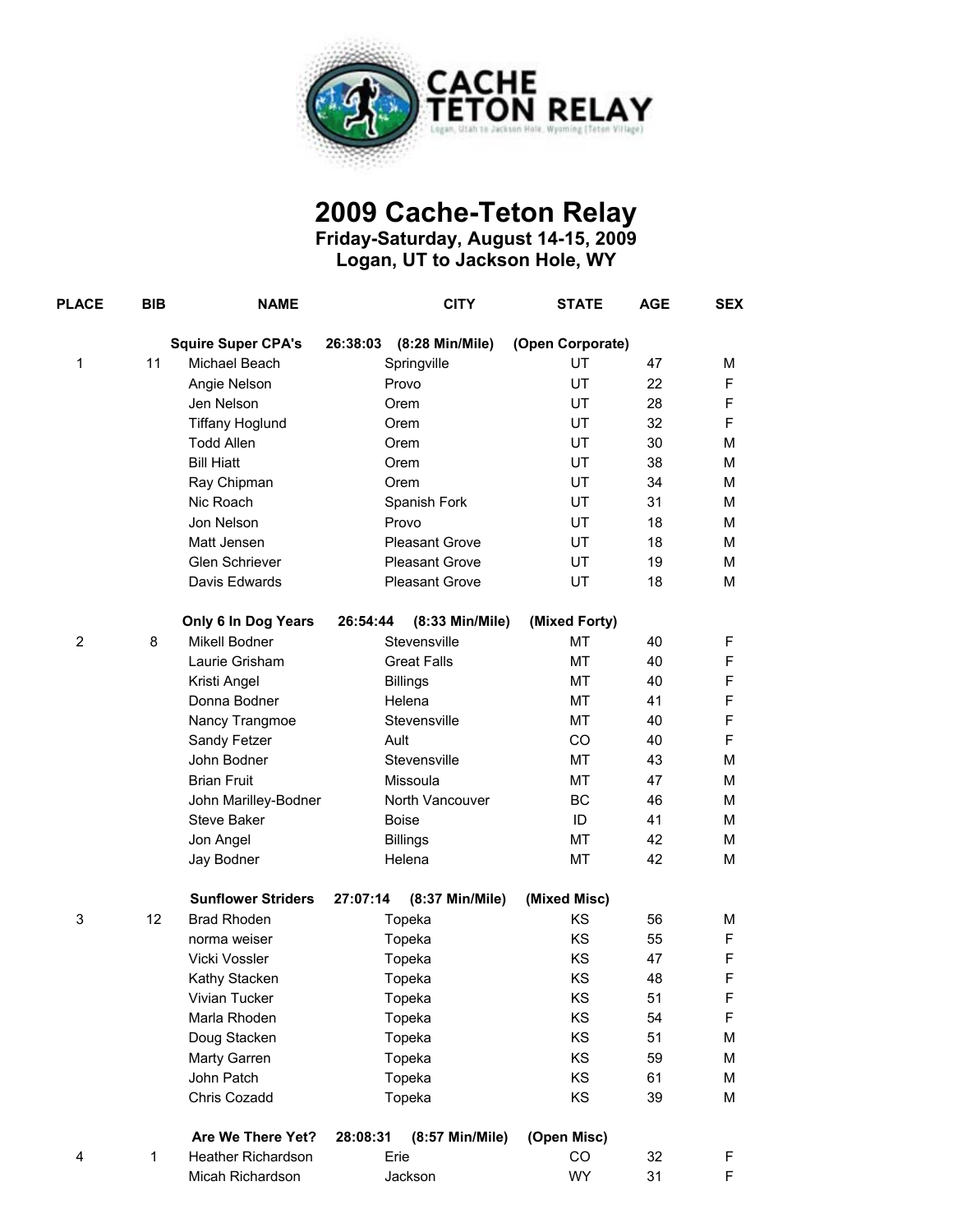|                |                | <b>Brea Bell</b>                    | Casper                      | <b>WY</b>      | 25 | $\mathsf F$ |
|----------------|----------------|-------------------------------------|-----------------------------|----------------|----|-------------|
|                |                | Elizabeth Logan                     | Jackson Hole                | <b>WY</b>      | 32 | F           |
|                |                | Gail Richardson                     | <b>Twin Falls</b>           | ID             | 36 | F           |
|                |                | Cassie Kennell                      | Jackson                     | <b>WY</b>      | 29 | F           |
|                |                | Dana Buchwald                       | Jackson                     | <b>WY</b>      | 33 | F           |
|                |                | Joe Richardson                      | Erie                        | CO.            | 33 | M           |
|                |                | Jesse Brown                         | Seattle                     | <b>WA</b>      | 31 | M           |
|                |                |                                     |                             |                |    |             |
|                |                | Doug Richardson                     | Casper                      | <b>WY</b>      | 61 | M           |
|                |                | <b>Rich Miles</b>                   | Laramie                     | WY             | 31 | M           |
|                |                | Dennis Crawford                     | Casper                      | WI             | M  | M           |
|                |                | <b>Off The Couch</b><br>28:13:45    | (8:58 Min/Mile)             | (Open Misc)    |    |             |
| 5              | $\overline{7}$ | David Toran                         | Jackson                     | <b>WY</b>      | 30 | М           |
|                |                | Lea Bonnecaze                       | Jackson                     | <b>WY</b>      | 30 | F           |
|                |                | Shannon Snavely                     | Jackson                     | <b>WY</b>      | 31 | F           |
|                |                | <b>Margot Angstrom</b>              | Jackson                     | <b>WY</b>      | 31 | F           |
|                |                | Jessica Strahan                     | Jackson                     | <b>WY</b>      | 31 | F           |
|                |                | Mira Lee                            | Jackson                     | <b>WY</b>      | 35 | F           |
|                |                | <b>Brandee Ege</b>                  | Jackson                     | <b>WY</b>      | 33 | F           |
|                |                | lan Levenson                        | Jackson                     | <b>WY</b>      | 35 | M           |
|                |                | Andy Angstrom                       | Jackson                     | <b>WY</b>      | 33 | М           |
|                |                | Rob Baird                           | Jackson                     | WY.            | 36 | М           |
|                |                | Scott Baird                         | Jackson                     | WY             | 31 | M           |
|                |                | Adam Van Sickle                     | Wilson                      | WY             | 30 | M           |
|                |                |                                     |                             |                |    |             |
|                |                | <b>Sole Sista's</b><br>28:14:26     | (8:58 Min/Mile)             | (Women's Misc) |    |             |
| 6              | 10             | Lisa Stebbing                       | Austin                      | TX             | 32 | F           |
|                |                | <b>Carrie Roberts</b>               | Austin                      | <b>TX</b>      | 29 | F           |
|                |                | Noelle Michaelson                   | Austin                      | <b>TX</b>      | 38 | F           |
|                |                | Laura Holt                          | South Jordan                | UT             | 34 | F           |
|                |                | Heidi Pestana                       | Provo                       | UT             | 32 | F           |
|                |                | <b>Tara Collins</b>                 | Austin                      | <b>TX</b>      | 36 | F           |
|                |                | Stephanie Searle                    | Austin                      | <b>TX</b>      | 37 | F           |
|                |                | Dana Kent                           | Austin                      | <b>TX</b>      | 41 | F           |
|                |                | Angie Brown                         | South Jordan                | UT             | 34 | F           |
|                |                | Mari Smith                          | West Jordan                 | UT             | 29 | F           |
|                |                | Melissa Robertson                   | Austin                      | <b>TX</b>      | 36 | F           |
|                |                | Natasha Peacock                     | Midway                      | UT             | 29 | F           |
|                |                | <b>Big Dogs &amp; Drunk Friends</b> | 28:38:15<br>(9:06 Min/Mile) | (Open Forty)   |    |             |
| $\overline{7}$ | $\overline{2}$ | <b>Bill Kurtz</b>                   | Greeley                     | CO             | 45 | М           |
|                |                | Polly Kurtz                         | Greeley                     | CO             | 44 | $\mathsf F$ |
|                |                | Jeana Bondi                         | Fountain Valley             | CA             | 44 | F           |
|                |                | Linda Veldman                       | <b>Fort Collins</b>         | CO             | 45 | F           |
|                |                | <b>Juliet Sheets</b>                | Greeley                     | CO             | 42 | F           |
|                |                | <b>KK Barsch</b>                    | Englewood                   | CO             | 48 | F           |
|                |                |                                     | <b>Fort Collins</b>         | CO             | 47 | M           |
|                |                | Wynn Washle                         |                             |                |    |             |
|                |                | Jim Watson                          | Fort Collins                | CO             | 47 | M           |
|                |                | Joel Brandon                        | <b>Fort Collins</b>         | CO             | 44 | M           |
|                | Alex Alvarez   |                                     | Huntington Beach            | CA             | 48 | М           |
|                |                | Randy Kurtz                         | Fort Collins                | CO             | 49 | М           |
|                |                | <b>Troy Steets</b>                  | Greeley                     | CO             | 41 | М           |
|                |                | <b>Chicago Park Running Club</b>    | 29:17:45<br>(9:19 Min/Mile) | (Mixed Misc)   |    |             |
| 8              | 3              | <b>Terene Davis</b>                 | Chicago                     | IL             | 38 | $\mathsf F$ |
|                |                | Julie Yim                           | Chicago                     | IL             | 33 | $\mathsf F$ |
|                |                | Vicki Roberts                       | Chicago                     | IL             | 29 | $\mathsf F$ |
|                |                | Jennie Swedberg                     | Chicago                     | IL             | 30 | $\mathsf F$ |
|                |                |                                     |                             |                |    |             |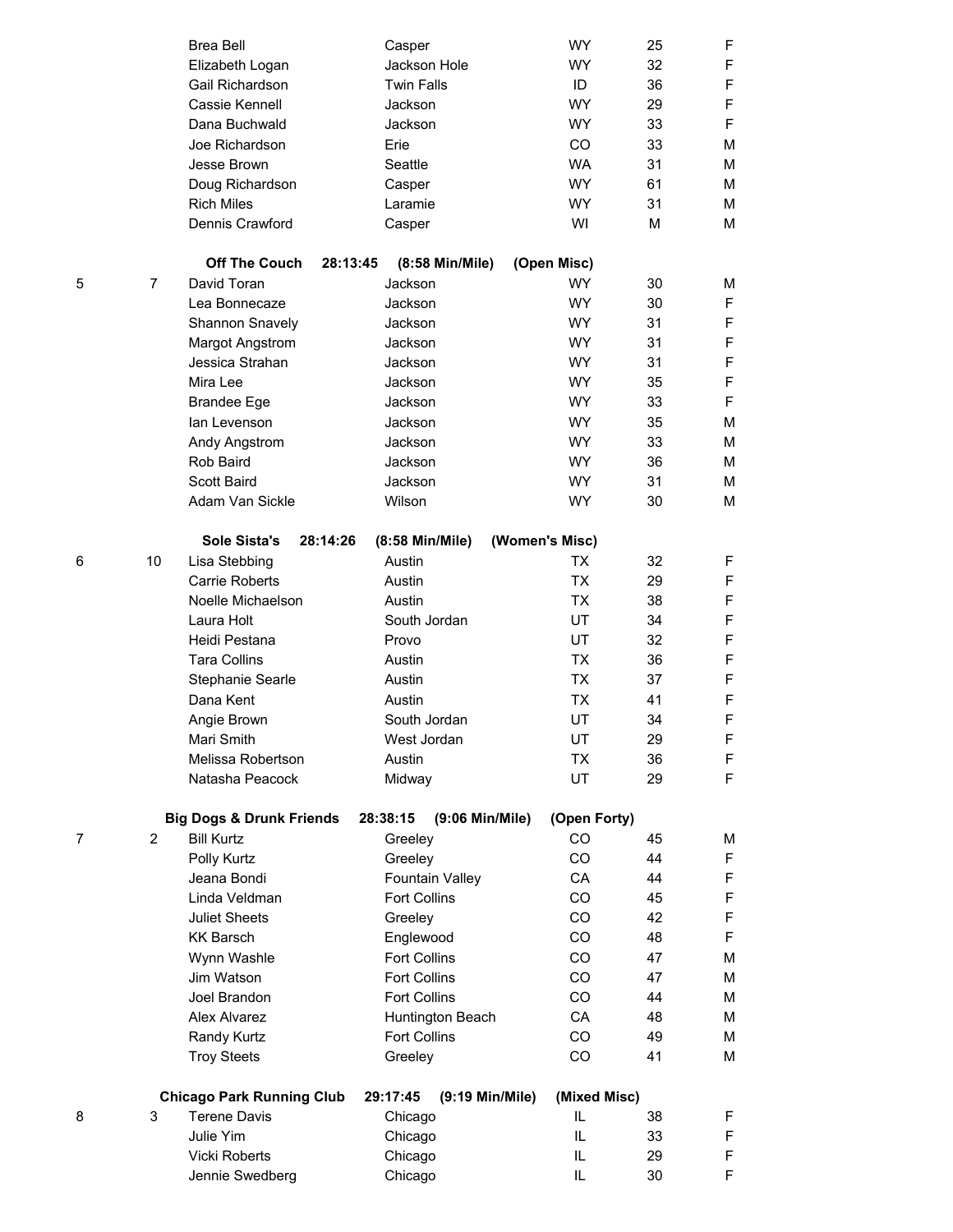|    |   | Jen Meis                       |          | <b>Bel Air</b>       |               | <b>MD</b>      | 29 | F           |
|----|---|--------------------------------|----------|----------------------|---------------|----------------|----|-------------|
|    |   | Liz Sanchez                    |          | Chicago              |               | IL             | 25 | F           |
|    |   | John Yim                       |          | Chicago              |               | IL.            | 36 | M           |
|    |   | Andy Larson                    |          | Lone Tree            |               | <b>CO</b>      | 35 | M           |
|    |   | Steve Huck                     |          | Chicago              |               | IL             | 34 | M           |
|    |   | Jerry Firebaugh                |          | Winfield             |               | IL             | 51 | M           |
|    |   | <b>Half Fast</b>               | 29:28:32 | (9:22 Min/Mile)      | (Mixed Misc)  |                |    |             |
| 9  | 4 | Wyatt Robison                  |          | Mesquite             |               | <b>NV</b>      | 18 | M           |
|    |   | <b>Annette Vest</b>            |          | St. George           |               | UT             | 34 | $\mathsf F$ |
|    |   | Richelle Wakefield             |          | Mesquite             |               | <b>NV</b>      | 35 | $\mathsf F$ |
|    |   | Melissa Lower                  |          | <b>Pleasant View</b> |               | UT             | 35 | $\mathsf F$ |
|    |   | Lesa Stewart                   |          | St George            |               | UT             | 41 | $\mathsf F$ |
|    |   | <b>Teresa Martinez</b>         |          | Price                |               | UT             | 30 | $\mathsf F$ |
|    |   | Emily Jeppesen                 |          | Farmington           |               | UT             | 30 | F           |
|    |   | <b>Travis Wakefield</b>        |          | Mesquite             |               | <b>NV</b>      | 37 | M           |
|    |   | Craig Bodily                   |          | St George            |               | UT             | 33 | M           |
|    |   | Ty Wakefield                   |          | Mesquite             |               | <b>NV</b>      | 29 | M           |
|    |   | <b>Blake Barnes</b>            |          | Centerville          |               | UT             | 35 | M           |
|    |   | <b>Jeff Stewart</b>            |          | St George            |               | UT             | 38 | M           |
|    |   | La Familia                     | 29:41:10 | (9:26 Min/Mile)      | (Open Family) |                |    |             |
| 10 | 5 | Rachael Haney                  |          | Cedar Hills          |               | UT             | 29 | F           |
|    |   | Alexis Grover                  |          | Provo                |               | UT             | 23 | $\mathsf F$ |
|    |   | Kara North                     |          | Saratoga Springs     |               | UT             | 26 | $\mathsf F$ |
|    |   | Leigh Collins                  |          | La Grande            |               | <b>OR</b>      | 24 | $\mathsf F$ |
|    |   | Elizabeth Baum                 |          | Salem                |               | OR.            | 17 | $\mathsf F$ |
|    |   | Lori Wright                    |          | West Jordan          |               | UT             | 26 | F           |
|    |   | Mark Wright                    |          | West Jordan          |               | UT             | 27 | M           |
|    |   | <b>Clayton Collins</b>         |          | La Grande            |               | <b>OR</b>      | 24 | M           |
|    |   | <b>Travis North</b>            |          | Saratoga Springs     |               | UT             | 26 | M           |
|    |   | Kyle McOmber                   |          | Farmington           |               | UT             | 24 | M           |
|    |   | Wyatt Baum                     |          | Salem                |               | <b>OR</b>      | 27 | M           |
|    |   | Matthew Haney                  |          | Cedar Hills          |               | UT             | 32 | M           |
|    |   | <b>Nor Cal Blister Sisters</b> | 31:29:58 | (10:00 Min/Mile)     |               | (Women's Misc) |    |             |
| 11 | 6 | <b>Julie Watkins</b>           |          | Sacramento           |               | CA             | 38 | F           |
|    |   | Jennifer Albright              |          | Sacramento           |               | CA             | 37 | F           |
|    |   | Julie Parsons                  |          | Sacramento           |               | CA             | 38 | $\mathsf F$ |
|    |   | Joy Florentino                 |          | Sacramento           |               | CA             | 38 | $\mathsf F$ |
|    |   | Carrie Young                   |          | Sacramento           |               | CA             | 42 | F           |
|    |   | Audrey Aitken Brown            |          | San Francisco        |               | CA             | 38 | $\mathsf F$ |
|    |   | Lisa Hampton                   |          | Placerville          |               | CA             | 29 | $\mathsf F$ |
|    |   | Michelle Toro                  |          | Elk Grove            |               | CA             | 35 | $\mathsf F$ |
|    |   | Lisa Dunn                      |          | Santa Barbara        |               | CA             | 28 | $\mathsf F$ |
|    |   | Kelley Aitken                  |          | Sacramento           |               | CA             | 29 | $\mathsf F$ |
|    |   | <b>Brandi Clovis</b>           |          | Sacramento           |               | CA             | 30 | $\mathsf F$ |
|    |   | Thaya Lopes-Jones              |          | Pollock Pines        |               | CA             | 38 | $\mathsf F$ |
|    |   | <b>Dashing Divas</b>           | 32:18:58 | (10:16 Min/Mile)     |               | (Women's Misc) |    |             |
| 12 | 9 | Denise Tsuruda-Dobell          |          | Jackson              |               | <b>WY</b>      | 54 | F           |
|    |   | Holly Galbraith                |          | Jackson              |               | <b>WY</b>      | 33 | F           |
|    |   | Jaclyn Harmon                  |          | Jackson              |               | <b>WY</b>      | 27 | F           |
|    |   | Kristen Allan                  |          | Jackson              |               | <b>WY</b>      | 45 | $\mathsf F$ |
|    |   | Amy Larsen                     |          | Jackson              |               | <b>WY</b>      | 31 | $\mathsf F$ |
|    |   | Jessica Barlow                 |          | Jackson              |               | <b>WY</b>      | 33 | F           |
|    |   | Andrea Wilson                  |          | Orem                 |               | UT             | 35 | $\mathsf F$ |
|    |   | Andrea Weenig                  |          | Jackson              |               | <b>WY</b>      | 29 | $\mathsf F$ |